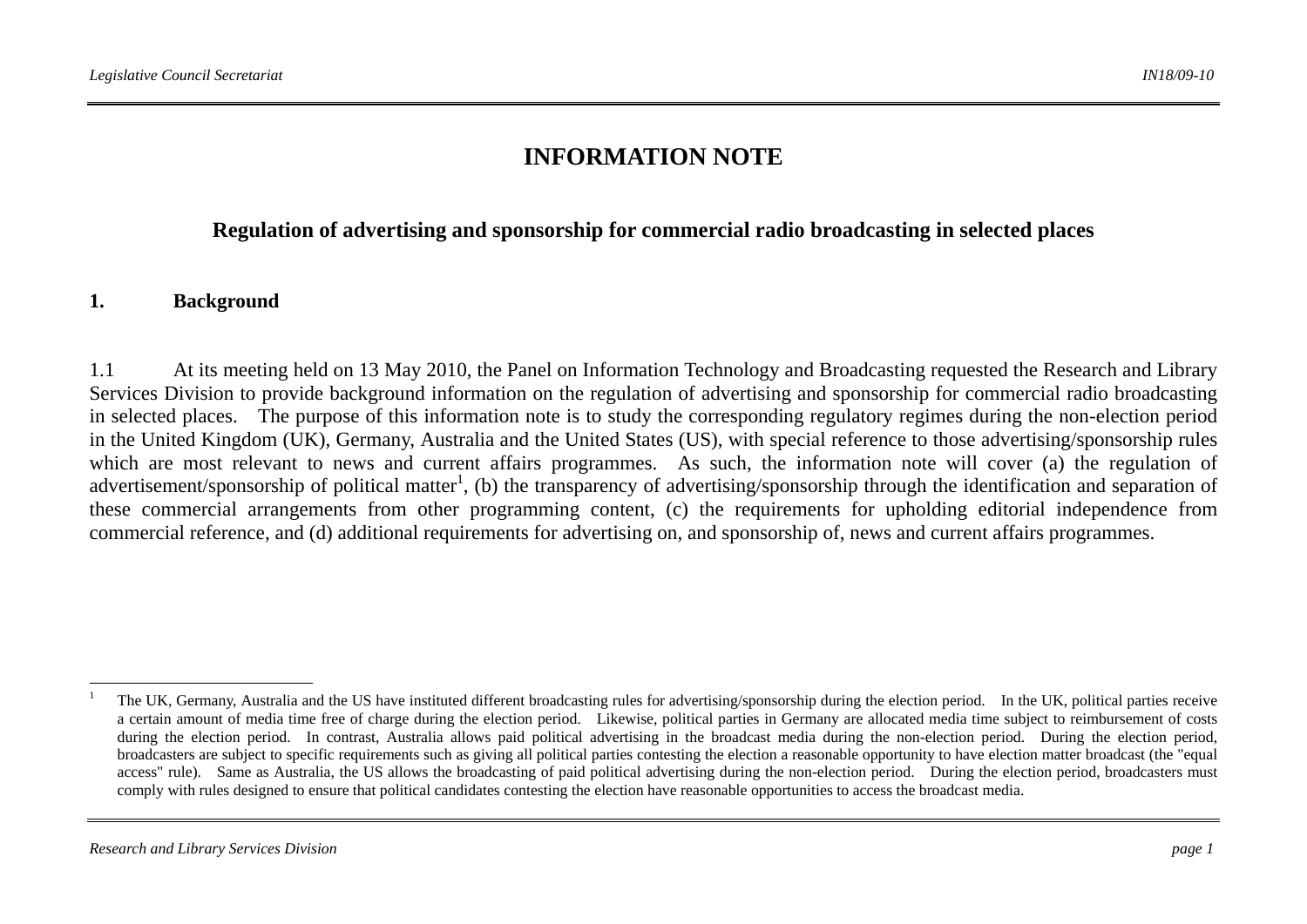# **Table 1 – Overview of the regulatory environment**

| <b>Places</b>         | <b>Regulatory authorities</b>          | <b>Regulatory framework</b>                                                                                                                                                                                                                                                                                                                                                                                                                                                                                                                                                                                                                                                                                                                                       |
|-----------------------|----------------------------------------|-------------------------------------------------------------------------------------------------------------------------------------------------------------------------------------------------------------------------------------------------------------------------------------------------------------------------------------------------------------------------------------------------------------------------------------------------------------------------------------------------------------------------------------------------------------------------------------------------------------------------------------------------------------------------------------------------------------------------------------------------------------------|
| The United<br>Kingdom | Office of<br>Communications<br>(Ofcom) | Ofcom is a statutory authority established under the Office of Communications Act 2002 to<br>regulate the UK's broadcasting, telecommunications and wireless communications sectors.<br>Ofcom has contracted out the regulation of broadcast advertising to the Advertising Standards<br>Authority (ASA), while retaining its regulatory responsibility for sponsorship and other<br>commercial arrangements.<br>ASA is a self-regulatory industry body responsible for adjudication of any breaches of the<br>advertising code developed by the Broadcasting Committee of Advertising Practice (BCAP) for<br>radio advertising. BCAP is a tripartite body comprising advertising agencies, advertisers and<br>representatives of broadcasters licensed by Ofcom. |
| Germany               | <b>State Media Authorities</b>         | There is no centralized regulatory authority for broadcasting in Germany. The regulation of<br>media content falls within the jurisdiction of individual federal states (Länder). At present,<br>there are 14 state government agencies – State Media Authorities – established to deal with<br>regulatory issues at the state level.                                                                                                                                                                                                                                                                                                                                                                                                                             |
|                       |                                        | The individual broadcasting laws of Länder are complemented by the <i>Interstate Broadcasting</i><br><i>Treaty</i> ratified by all state parliaments to set out a basic legal framework for regulating the<br>broadcasting industry at the national level.                                                                                                                                                                                                                                                                                                                                                                                                                                                                                                        |
|                       |                                        | Advertising in Germany is subject to self-regulation based on the voluntary codes of standards<br>developed by the German Advertising Council, a self-regulatory industry body making up of<br>43 organizations from the advertising sector, the media, agencies, advertising professionals and<br>research. The Council deals with consumer complaints relating to advertising.                                                                                                                                                                                                                                                                                                                                                                                  |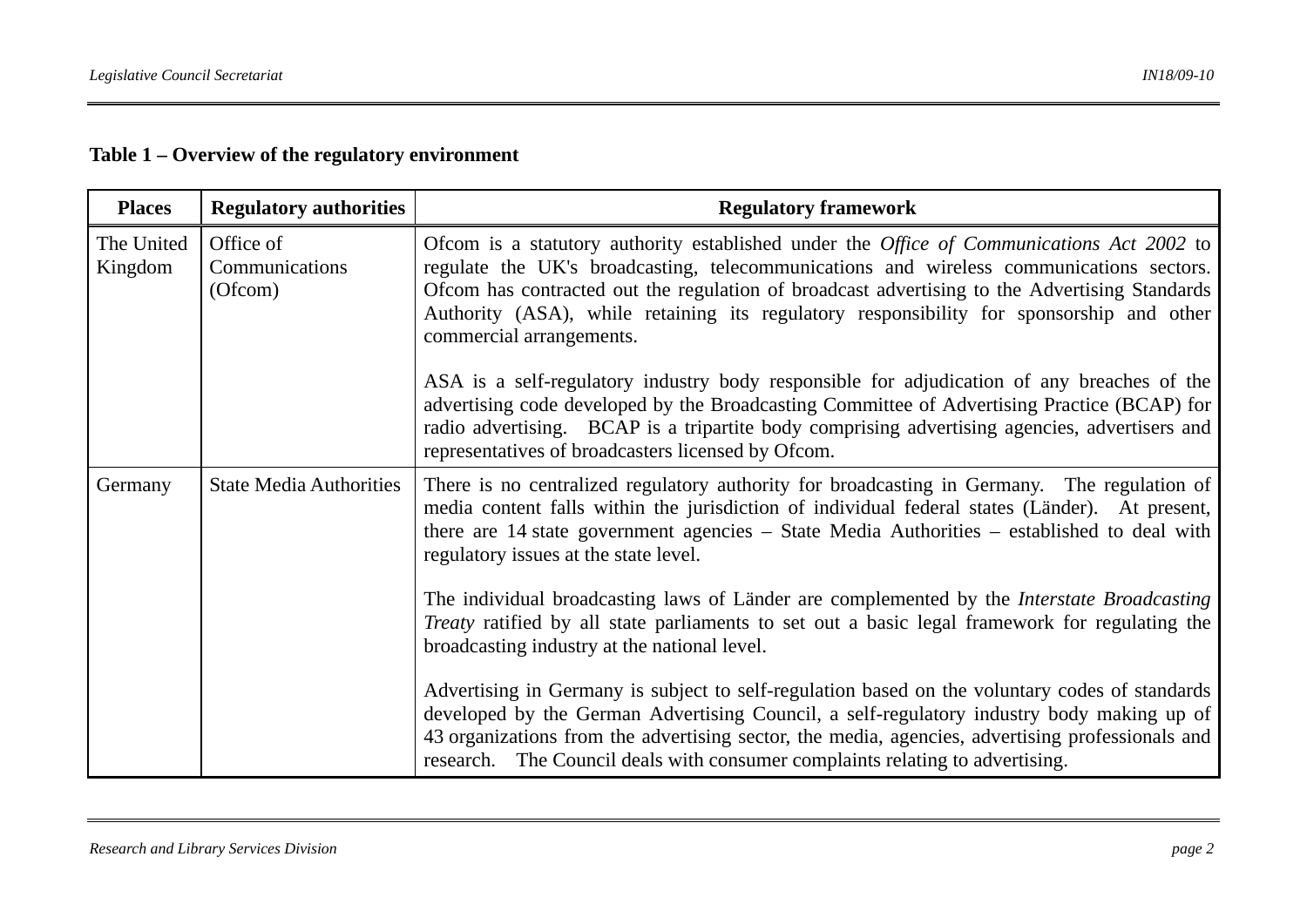| Table $1$ – Overview of the regulatory environment (cont'd) |  |  |
|-------------------------------------------------------------|--|--|
|-------------------------------------------------------------|--|--|

| <b>Places</b>               | <b>Regulatory authorities</b>                                 | <b>Regulatory framework</b>                                                                                                                                                                                                                                                                                                                                                                         |
|-----------------------------|---------------------------------------------------------------|-----------------------------------------------------------------------------------------------------------------------------------------------------------------------------------------------------------------------------------------------------------------------------------------------------------------------------------------------------------------------------------------------------|
| Australia                   | Australian<br>Communications and<br>Media Authority<br>(ACMA) | ACMA is a statutory authority established under the <i>Broadcasting Services Act 1992</i> for the<br>regulation of broadcasting, radio communications, telecommunications and online content in<br>Australia. It was formed on 1 July 2005 by the merger of two former government regulatory<br>authorities – the Australian Communications Authority and the Australian Broadcasting<br>Authority. |
|                             |                                                               | ACMA has worked with the industry group – Commercial Radio Australia Limited $(CRA)$ – to<br>establish a co-regulatory scheme for the radio broadcasting industry. CRA has developed the<br>Commercial Radio Codes of Practice and Guidelines in consultation with ACMA. ACMA<br>monitors the codes and deals with unresolved complaints about activities breaching the codes.                      |
| The United<br><b>States</b> | Federal<br>Communications<br>Commission (FCC)                 | FCC was established under the <i>Communications Act of 1934</i> as the statutory regulator for the<br>broadcasting and telecommunications industry in the US.                                                                                                                                                                                                                                       |
|                             |                                                               | The First Amendment to the US Constitution proscribes censorship of broadcasting materials and<br>interference with freedom of expression in broadcasting. Such a proscription sets the boundary<br>of the mandate of FCC to regulate programme content.                                                                                                                                            |
|                             |                                                               | A self-regulatory scheme has been administered by the National Advertising Division of the<br>Council of Better Business Bureau for safeguarding good advertising standards in print and<br>broadcast media. The Bureau is a non-profit organization aiming at developing and<br>administering self-regulation programmes for the business community, including the advertising<br>industry         |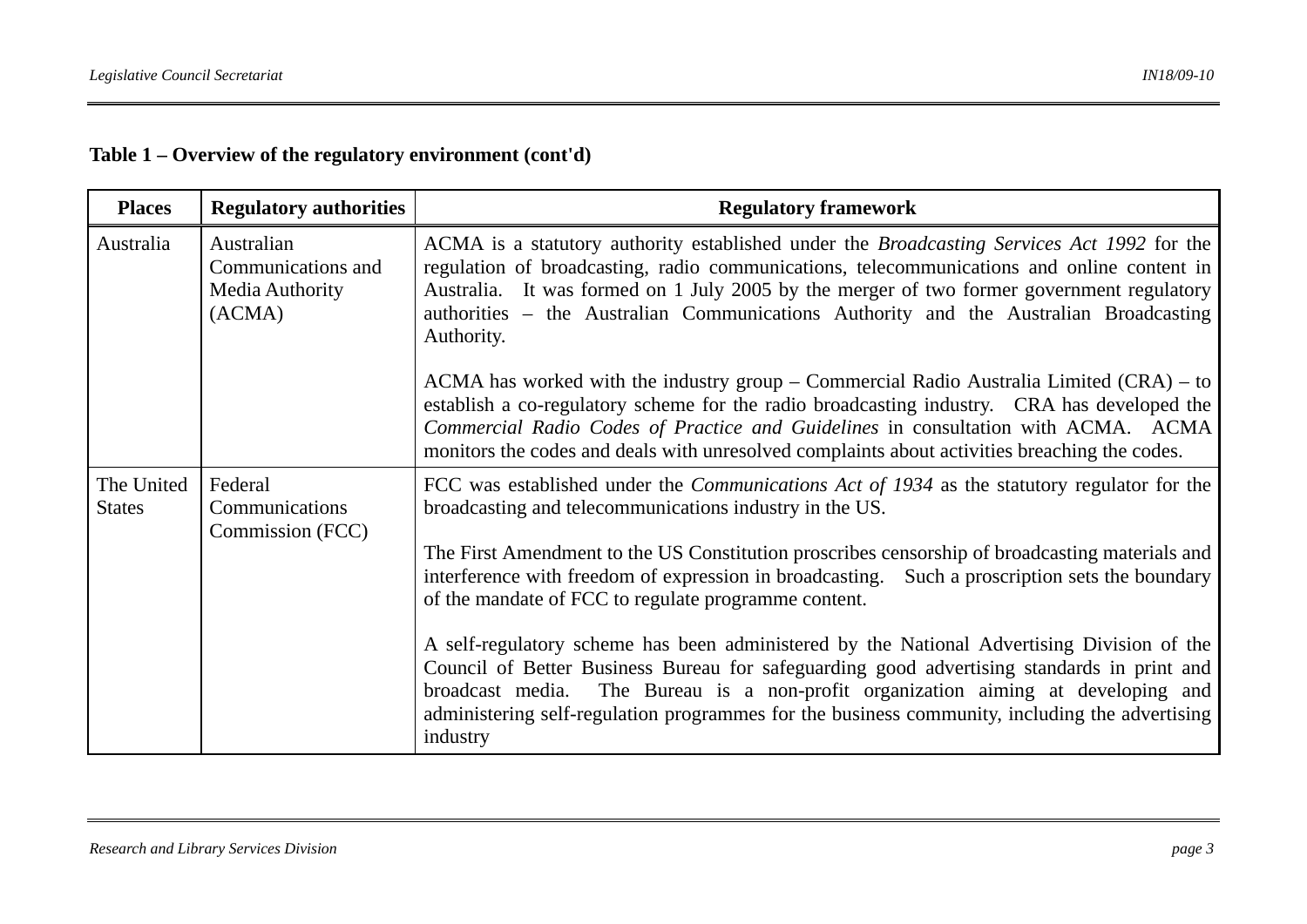# **Table 2 – Principal governing legislation and codes of practice**

| <b>Places</b> | Legislation/codes of practice                                                                                                                                                  |
|---------------|--------------------------------------------------------------------------------------------------------------------------------------------------------------------------------|
| The United    | (a) Ofcom Broadcasting Code (issued pursuant to Section 319 of the Communications Act 2003); and                                                                               |
| Kingdom       | (b) Radio Advertising Standards Code (developed by the Broadcasting Committee of Advertising Practice).                                                                        |
| Germany       | (a) <i>Interstate Broadcasting Treaty</i> ; and                                                                                                                                |
|               | (b) Joint Directives of the State Media Authorities for Advertising, for the Implementation of the Separation of<br>Advertising and Programming, and for Sponsorship in Radio. |
| Australia     | Broadcasting Services (Commercial Radio Current Affairs Disclosure) Standard 2000;<br>(a)                                                                                      |
|               | (b) Broadcasting Services (Commercial Radio Advertising) Standard 2000;                                                                                                        |
|               | Broadcasting Services (Commercial Radio Compliance Program) Standard 2000; and<br>(c)                                                                                          |
|               | Commercial Radio Codes of Practice and Guidelines.<br>(d)                                                                                                                      |
| The United    | (a) <i>Communications Act of 1934</i> ; and                                                                                                                                    |
| <b>States</b> | Federal Regulations enacted by FCC to implement the statutory provisions of the <i>Communications Act of 1934</i> .<br>(b)                                                     |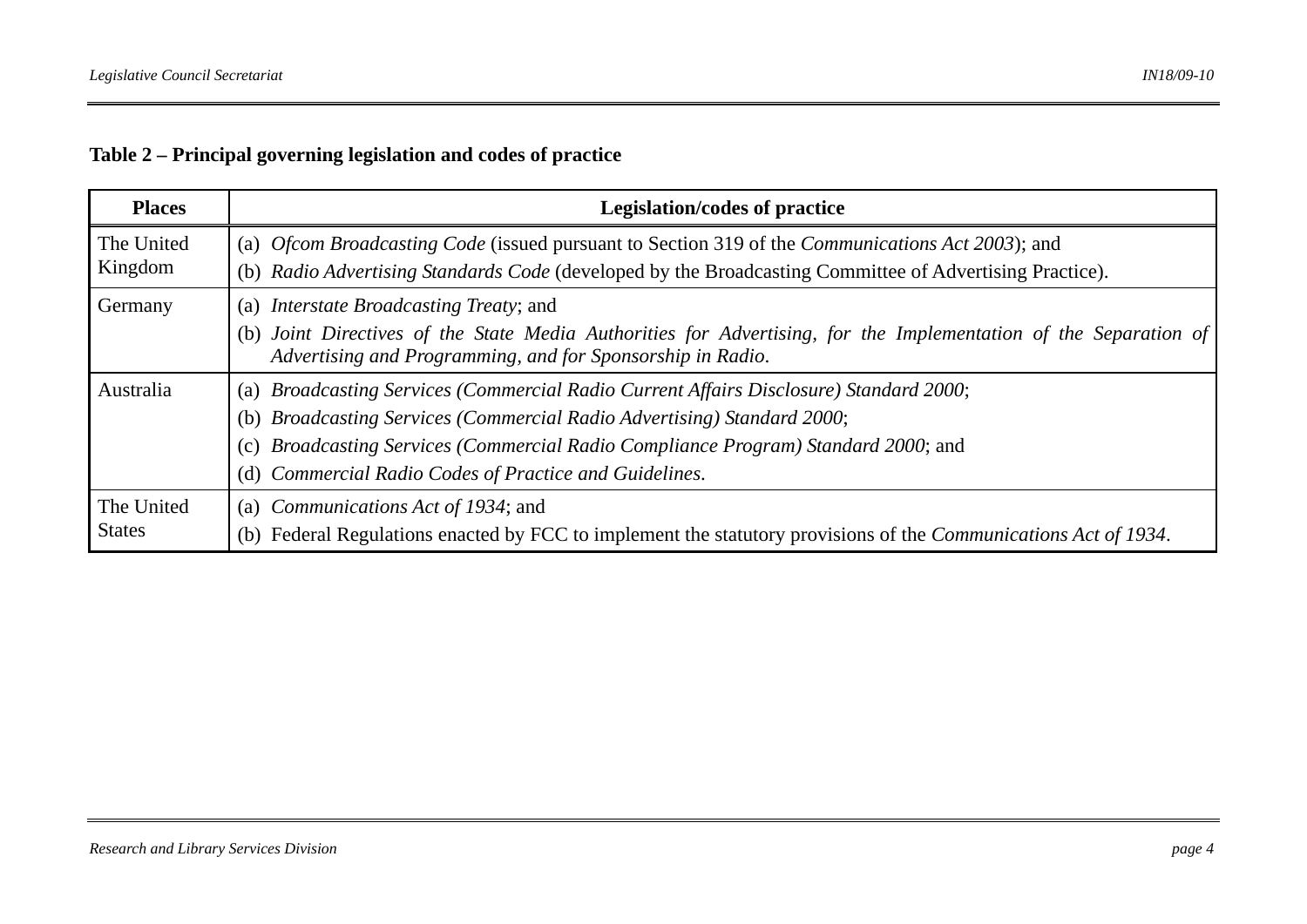# **Table 3 – Regulation of political advertisement/sponsorship during the non-election period**

| <b>Places</b>               | <b>Regulatory framework</b>                                                                                                                                                                                                                                                                                                                                                                                                                                                                                                                                                                                                                                                           |
|-----------------------------|---------------------------------------------------------------------------------------------------------------------------------------------------------------------------------------------------------------------------------------------------------------------------------------------------------------------------------------------------------------------------------------------------------------------------------------------------------------------------------------------------------------------------------------------------------------------------------------------------------------------------------------------------------------------------------------|
| The United<br>Kingdom       | Political advertising is prohibited. Of come is required to ensure that no advertisement:<br>(a) is broadcast by, or on behalf of, a body whose objectives are wholly or mainly of a political nature;<br>(b) is directed towards any political end; or<br>(c) shows undue partiality in matters of political or industrial controversy or relating to current public policy.<br>Rule 9.2 of the Ofcom Broadcasting Code stipulates that no channel or programme may be sponsored by a sponsor that is not<br>allowed to advertise on the relevant medium.                                                                                                                            |
| Germany                     | Advertising of a political, ideological, or religious nature is prohibited. Furthermore, political, ideological, or religious<br>associations may not sponsor broadcasts.                                                                                                                                                                                                                                                                                                                                                                                                                                                                                                             |
| Australia                   | When broadcasting political matter, the licensee must ensure that the broadcast contains an announcement which identifies<br>(a) the name and location of the person who has authorized and requested the broadcast, and (b) the names of all persons<br>delivering an address or making a statement within the broadcast.<br>Where the political matter is broadcast at the request of a political party, the broadcast should contain an announcement which<br>identifies (a) the name of the authorizing party, (b) the town, city or suburb of the principal office of the political party, and<br>(c) the name of the person responsible for giving effect to the authorization. |
| The United<br><b>States</b> | When a station is furnished with material (such as record or script) for use in connection with the broadcasting of political<br>matter, the station must make a sponsorship announcement of receiving such material and identifying the party or parties<br>furnishing the material for the broadcast.<br>The sponsor of any political broadcast matter must be identified no matter whether any consideration has been received by the<br>station for the broadcast. In addition, the disclosure must be made at the beginning and end of a programme that is more<br>than five minutes in length, or at the beginning or end of a programme that is five minutes or less.          |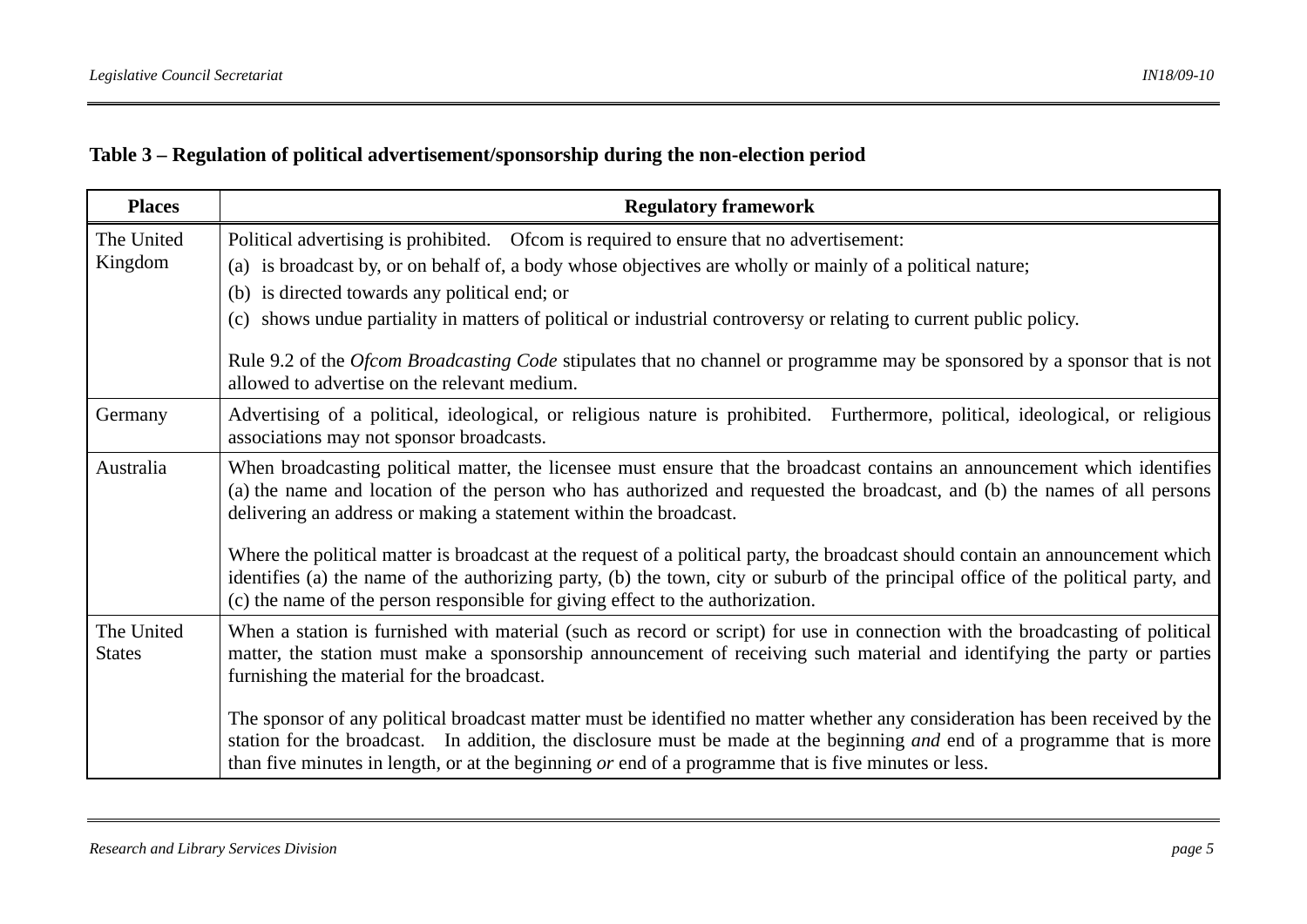| <b>Places</b>         | <b>Advertising</b>                                                                                                                                                                                                                                                                                                                                                                                                                                                                                                                                                                                              | Sponsorship                                                                                                                                                                                                                                                                                                                                                                                                                                                                                                                                                                                                                |
|-----------------------|-----------------------------------------------------------------------------------------------------------------------------------------------------------------------------------------------------------------------------------------------------------------------------------------------------------------------------------------------------------------------------------------------------------------------------------------------------------------------------------------------------------------------------------------------------------------------------------------------------------------|----------------------------------------------------------------------------------------------------------------------------------------------------------------------------------------------------------------------------------------------------------------------------------------------------------------------------------------------------------------------------------------------------------------------------------------------------------------------------------------------------------------------------------------------------------------------------------------------------------------------------|
| The United<br>Kingdom | Advertising messages for a station's own commercial<br>activities, or those on which it works with a commercial<br>partner, must be clearly distinguishable as advertising and<br>separated from other programming. Licensees must<br>ensure that the distinction between advertising and<br>programming is not blurred and listeners are not confused<br>between the two.<br>Advertisements which have a similar style and format to<br>editorial content <sup>2</sup> must be separated from programming<br>by material such as a jingle/station identification or by<br>scheduling in the middle of a break. | The relationship between the sponsor and the sponsored<br>channel or programme must be transparent.<br>Sponsorship credits must be short branding statements,<br>which may contain legitimate advertising messages<br>(slogans, addresses, phone numbers, web addresses etc).<br>Sponsorship must be clearly identified as such by reference<br>to the name and/or logo of the sponsor.<br>Sponsorship credits must be broadcast at the beginning<br>and/or end of the programme. During longer sponsored<br>programmes (e.g. concerts), they must be broadcast as<br>appropriate for the degree of transparency required. |
| Germany               | Advertising shall be readily recognisable as such and must<br>be distinctly separated from other parts of the programme<br>by acoustic means. Infomercials, which are advertising<br>presented as editorial content, must be clearly identified as<br>advertisement and not confused with editorial content.                                                                                                                                                                                                                                                                                                    | In programmes which are partially or wholly sponsored, the<br>fact of the sponsorship must be pointed out in justifiable<br>brevity and in an appropriate manner at the beginning or end<br>of the programme.                                                                                                                                                                                                                                                                                                                                                                                                              |

<sup>&</sup>lt;sup>2</sup> Editorial content means all non-advertising content in a publication or broadcast.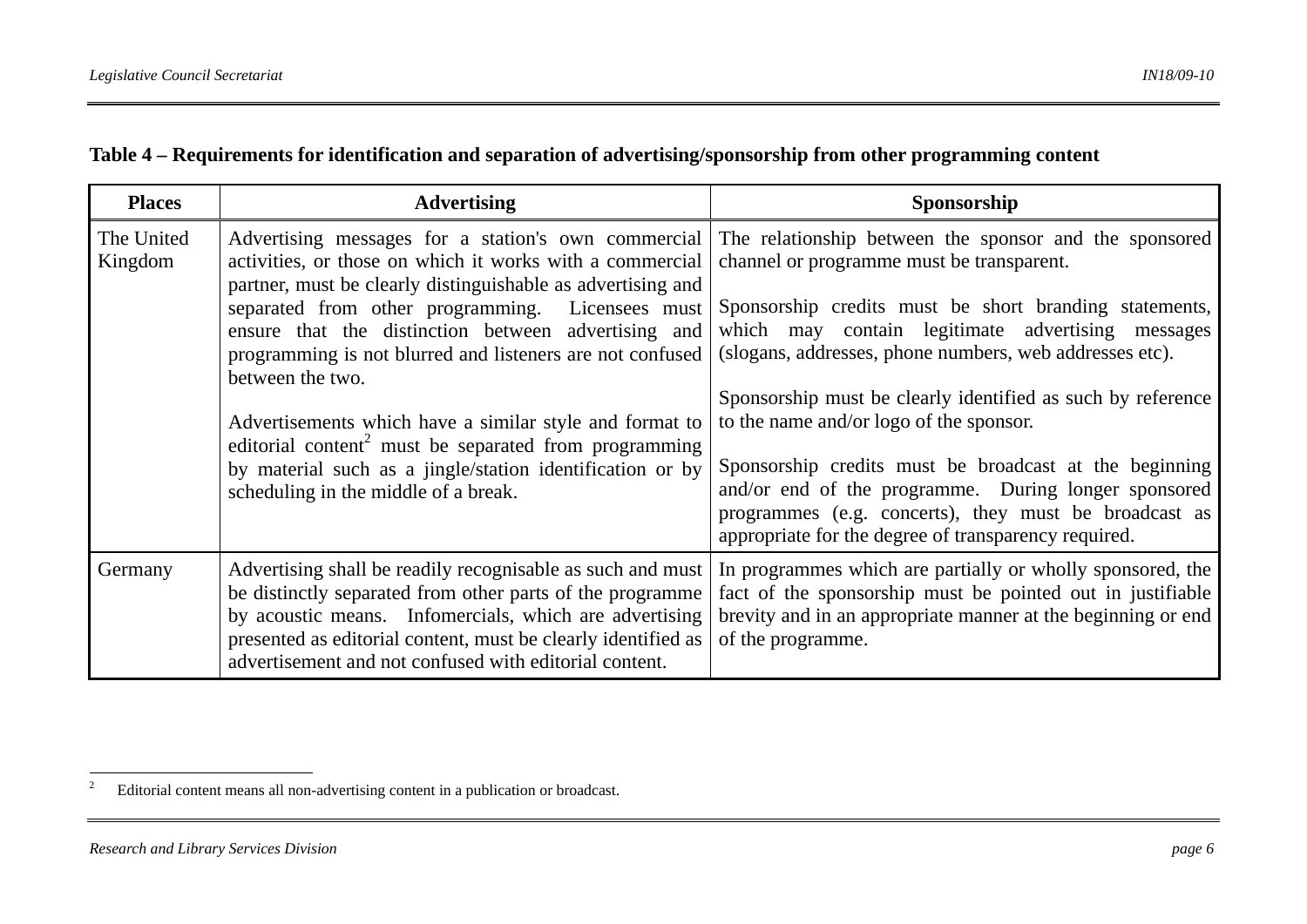#### **Table 4 – Requirements for identification and separation of advertising/sponsorship from other programming content (cont'd)**

| <b>Places</b>               | <b>Advertising</b>                                                                                                                                                                                                                                                                                                                                                                                                                                                                                                                                                                                                                                                                                                                                                                                                                                                                                                                                                                                                                                                                                                                                                                                                                                                    | Sponsorship                                                                                                                                                                                                                                                                                                                         |  |  |
|-----------------------------|-----------------------------------------------------------------------------------------------------------------------------------------------------------------------------------------------------------------------------------------------------------------------------------------------------------------------------------------------------------------------------------------------------------------------------------------------------------------------------------------------------------------------------------------------------------------------------------------------------------------------------------------------------------------------------------------------------------------------------------------------------------------------------------------------------------------------------------------------------------------------------------------------------------------------------------------------------------------------------------------------------------------------------------------------------------------------------------------------------------------------------------------------------------------------------------------------------------------------------------------------------------------------|-------------------------------------------------------------------------------------------------------------------------------------------------------------------------------------------------------------------------------------------------------------------------------------------------------------------------------------|--|--|
| Australia                   | Commercial radio licensees must present advertisements in<br>such a manner that listeners are able to distinguish them<br>from other programme material. Apart from this general<br>requirement, Australia has not prescribed any detailed<br>requirements to ensure separation of advertising from other<br>programming content.                                                                                                                                                                                                                                                                                                                                                                                                                                                                                                                                                                                                                                                                                                                                                                                                                                                                                                                                     | Licensees are required to broadcast during current affairs<br>programmes:<br>(a) on-air disclosure of commercial agreements between<br>sponsors and presenters that have the potential to<br>affect the content of those programmes; and<br>(b) on-air disclosure of the payment of production costs<br>by advertisers or sponsors. |  |  |
| The United<br><b>States</b> | The Communications Act of 1934 covers any situation where payment has been made for matter to be broadcast, thereby<br>including commercial references (such as advertising and sponsorship) and other paid-for broadcast.<br>Section 317 of the <i>Communications Act of 1934</i> , known as the sponsorship-identification rules, stipulates that when a<br>broadcast station has received or been promised payment for airing of programme material, the station is required at the<br>time of airing to broadcast:<br>(a) that the material is sponsored, paid for or furnished, either in whole or in part; and<br>(b) by whom or on whose behalf such payment is made.<br>Section 507 of the <i>Communications Act of 1934</i> , known as the payment-disclosure rules, requires that any broadcast<br>station employee, or person involved with the supply, production or preparation of a programme, who receives payment<br>for the provision of programme material to be broadcast must disclose this information to the station prior to the airing<br>of the programme. The same disclosure requirement is also imposed on the person providing the payment, and on the<br>programme suppliers and producers who may have information about such payment. |                                                                                                                                                                                                                                                                                                                                     |  |  |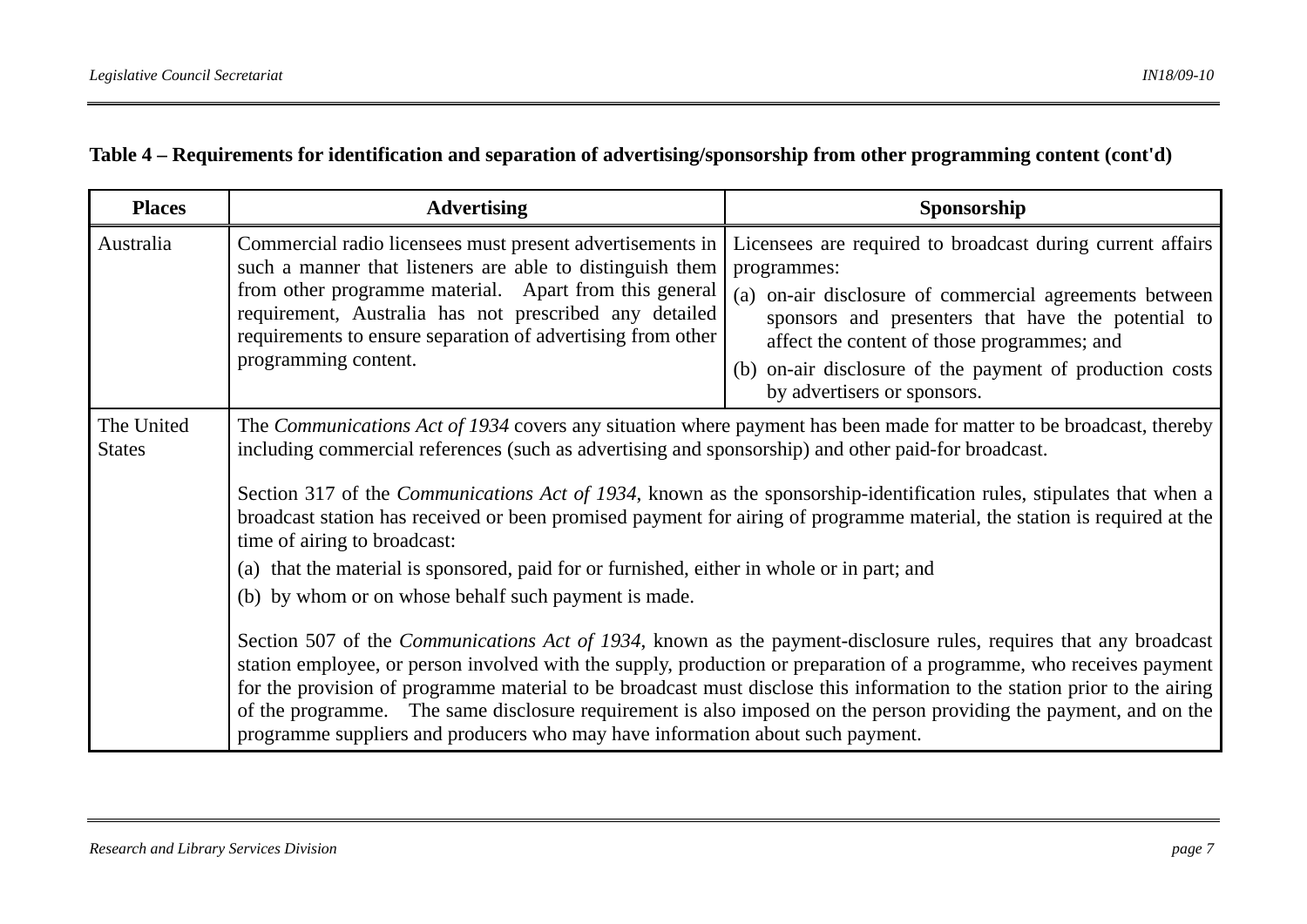# **Table 5 – Requirements for upholding editorial independence from commercial reference**

| <b>Places</b>               | <b>Requirements</b>                                                                                                                                                                                                                                                                                                                                                                                                      |
|-----------------------------|--------------------------------------------------------------------------------------------------------------------------------------------------------------------------------------------------------------------------------------------------------------------------------------------------------------------------------------------------------------------------------------------------------------------------|
| The United<br>Kingdom       | Broadcasters must maintain the independence of editorial control over programme content and ensure that programmes<br>are not distorted for commercial purposes.                                                                                                                                                                                                                                                         |
|                             | A sponsor must not influence the content and/or scheduling of a channel or programme in such a way as to impair the<br>responsibility and editorial independence of the broadcaster.                                                                                                                                                                                                                                     |
|                             | Any promotional reference to the sponsor, including trademark, image, services or products, or to any of its other direct<br>or indirect interests (e.g. associated companies), is prohibited. Nevertheless, non-promotional references are permitted<br>provided they are editorially justified.                                                                                                                        |
| Germany                     | Editorial independence is guaranteed by a prohibition on advertising or advertisers influencing programming either<br>contentwise or editorially.                                                                                                                                                                                                                                                                        |
|                             | Content and the scheduling of a programme must not be influenced by the sponsor in such a way as to affect the<br>broadcaster's responsibility and impair editorial independence.                                                                                                                                                                                                                                        |
| Australia                   | Australia does not prohibit commercial arrangements that have the potential of affecting the content of programming, but<br>requires the disclosure or identification of such potential influence. In other words, commercial influence is permissible<br>as long as the audience is aware of who is trying to persuade them. However, only current affairs programmes are<br>required of such a disclosure requirement. |
| The United<br><b>States</b> | The US does not prohibit sponsor influence on programme content. As distinct from Australia, the disclosure<br>requirement applies to all types of programmes.                                                                                                                                                                                                                                                           |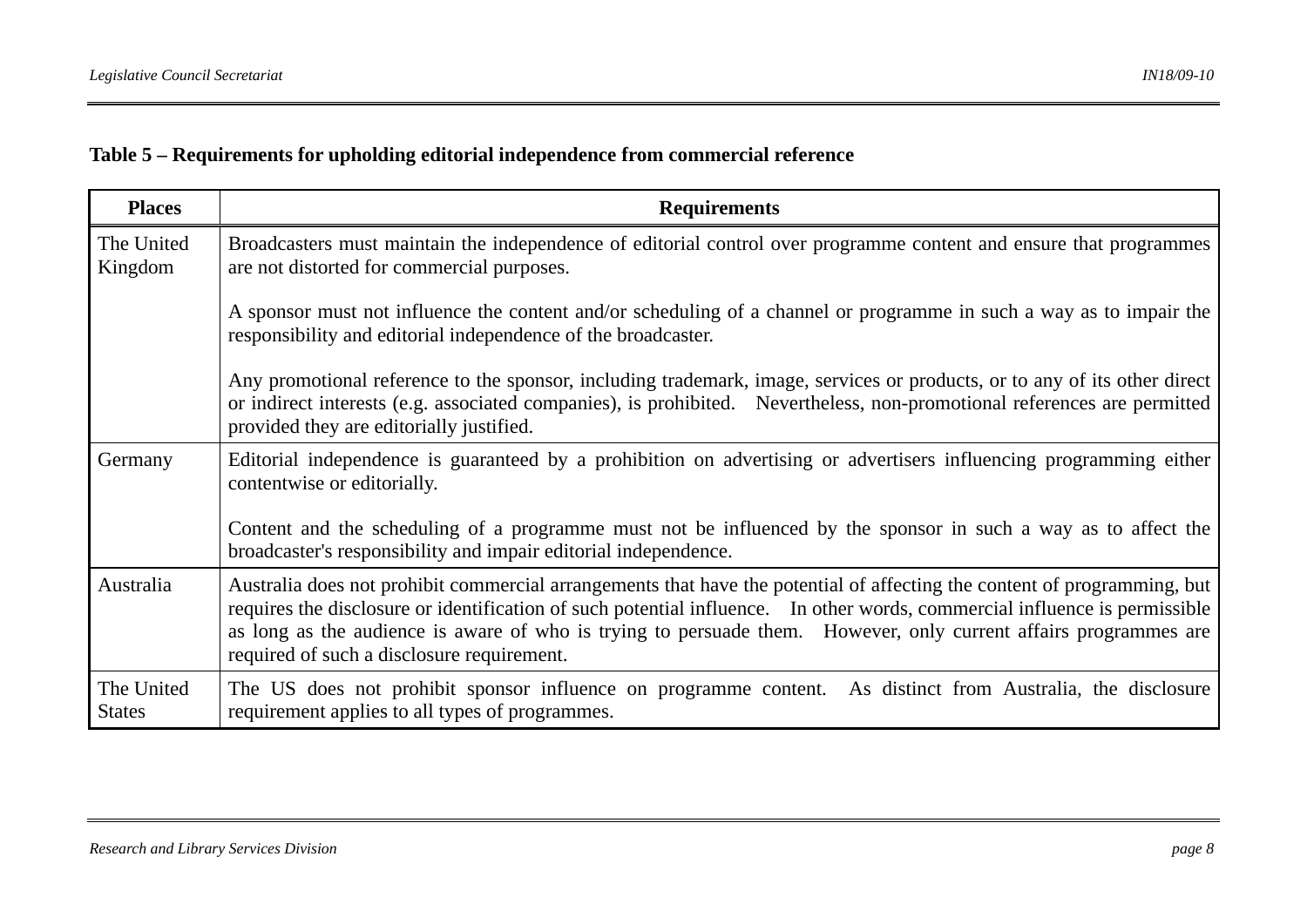#### **Table 6 – Additional requirements for advertising of, and sponsorship on, news and current affairs programmes**

| <b>Places</b>               | Additional advertising/sponsorship rules                                                                                                                                                                                                                                                     |
|-----------------------------|----------------------------------------------------------------------------------------------------------------------------------------------------------------------------------------------------------------------------------------------------------------------------------------------|
| The United<br>Kingdom       | If used in an advertisement, expressions and sound effects associated with news bulletins need particular care.<br>Listeners must be able to quickly recognise the message as an advertisement.                                                                                              |
|                             | Station presenters and newsreaders are permitted to voice advertising messages provided that they do not compromise<br>their impartiality obligations and a clear distinction is made between the programming material and the advertising<br>material.                                      |
|                             | News bulletins and news desk presentations on radio cannot be sponsored.                                                                                                                                                                                                                     |
| Germany                     | There are no restrictions on advertising during news and current affairs programming, nor are any persons who might be<br>associated with news and current affairs prevented from appearing in advertisements. However, sponsorship on news<br>and current affairs programmes is prohibited. |
| Australia                   | Advertisements are prohibited from being presented as news programmes.                                                                                                                                                                                                                       |
|                             | Current affairs coverage must be either:                                                                                                                                                                                                                                                     |
|                             | (a) free of commercial influence or editorially independent from sponsors or advertisers; or,                                                                                                                                                                                                |
|                             | (b) if such influence does exist – through advertising and sponsorship arrangements with the potential of affecting the<br>content of current affairs programmes – it must be readily transparent to listeners.                                                                              |
| The United<br><b>States</b> | Disclosure obligations for paid-for broadcast apply irrespective of programme format, i.e. there is no distinction<br>between news and current affairs programming and other content in the application of the sponsorship-identification and<br>payment-disclosure rules.                   |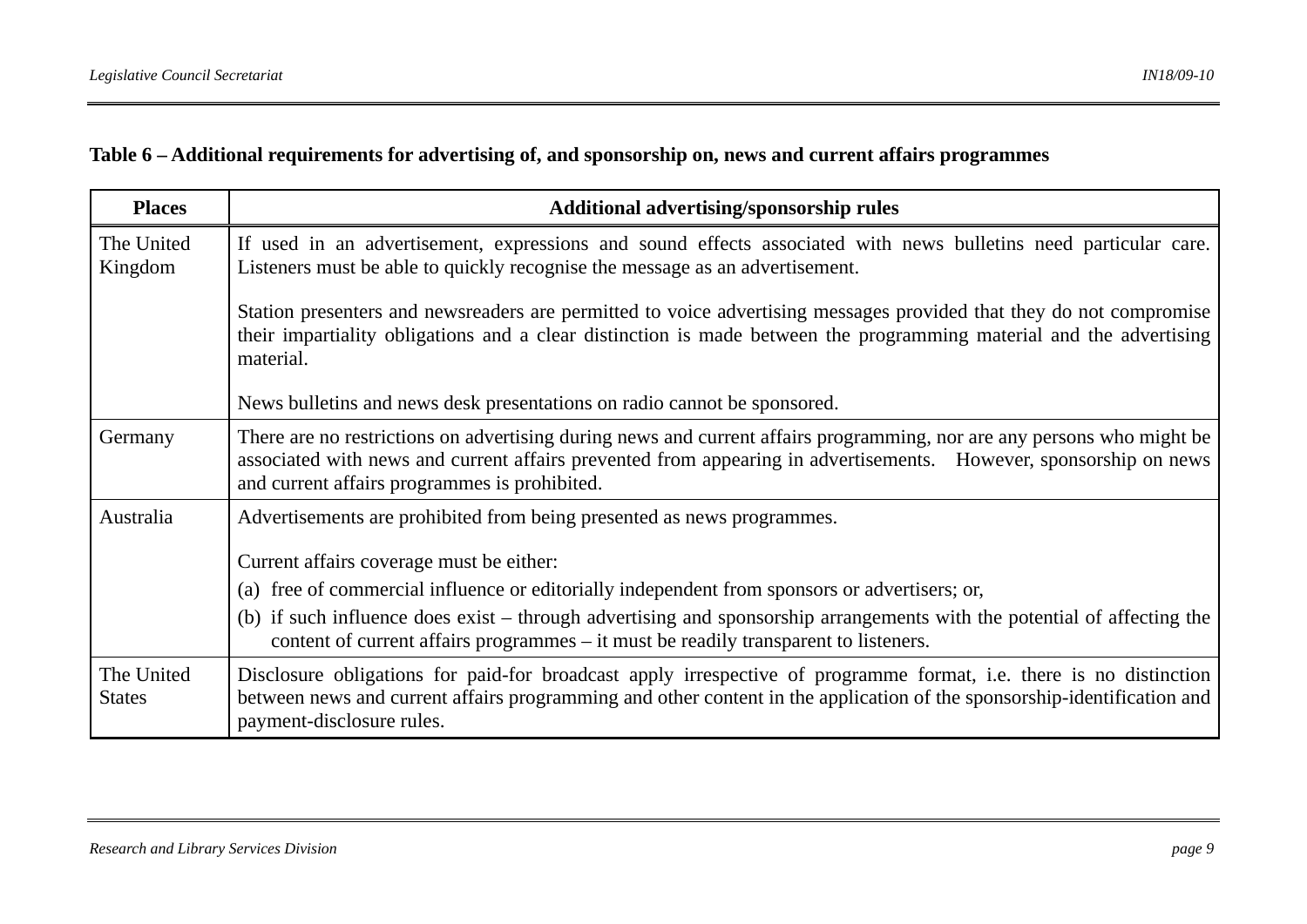|  | Table 7 – Statutory sanctions for breach of the advertising/sponsorship rules |  |  |  |
|--|-------------------------------------------------------------------------------|--|--|--|
|  |                                                                               |  |  |  |

| <b>Places</b>         | Statutory sanctions available to the regulator                                                                                               |
|-----------------------|----------------------------------------------------------------------------------------------------------------------------------------------|
| The United<br>Kingdom | Ofcom is empowered to:<br>(a) issue a direction not to repeat an advertisement;                                                              |
|                       | (b) issue a direction to broadcast a correction or a statement of Ofcom's findings;                                                          |
|                       | (c) impose a financial penalty of up to $£250,000$ (HK\$3 million) or 5% of the qualifying revenue, whichever is greater;                    |
|                       | (d) shorten or suspend a licence; or                                                                                                         |
|                       | (e) revoke a licence.                                                                                                                        |
| Germany               | A State Media Authority is empowered to:                                                                                                     |
|                       | (a) give a formal warning against any breach of licence conditions or legal requirements by a broadcaster;                                   |
|                       | (b) impose a financial penalty of up to $\text{\textsterling}00,000$ (HK\$5.4 million); or                                                   |
|                       | (c) suspend or revoke a licence.                                                                                                             |
| Australia             | ACMA is empowered to:                                                                                                                        |
|                       | (a) impose an additional condition on a licensee;                                                                                            |
|                       | (b) accept an enforceable undertaking from a licensee to secure its future compliance with the industry codes of<br>practice;                |
|                       | (c) refer the matter for prosecution as an offence;                                                                                          |
|                       | (d) apply to the Federal Court for a civil penalty order obliging a licensee to pay a pecuniary penalty for breach of<br>licence conditions; |
|                       | issue a remedial direction; or<br>(e)                                                                                                        |
|                       | suspend or revoke a licence.                                                                                                                 |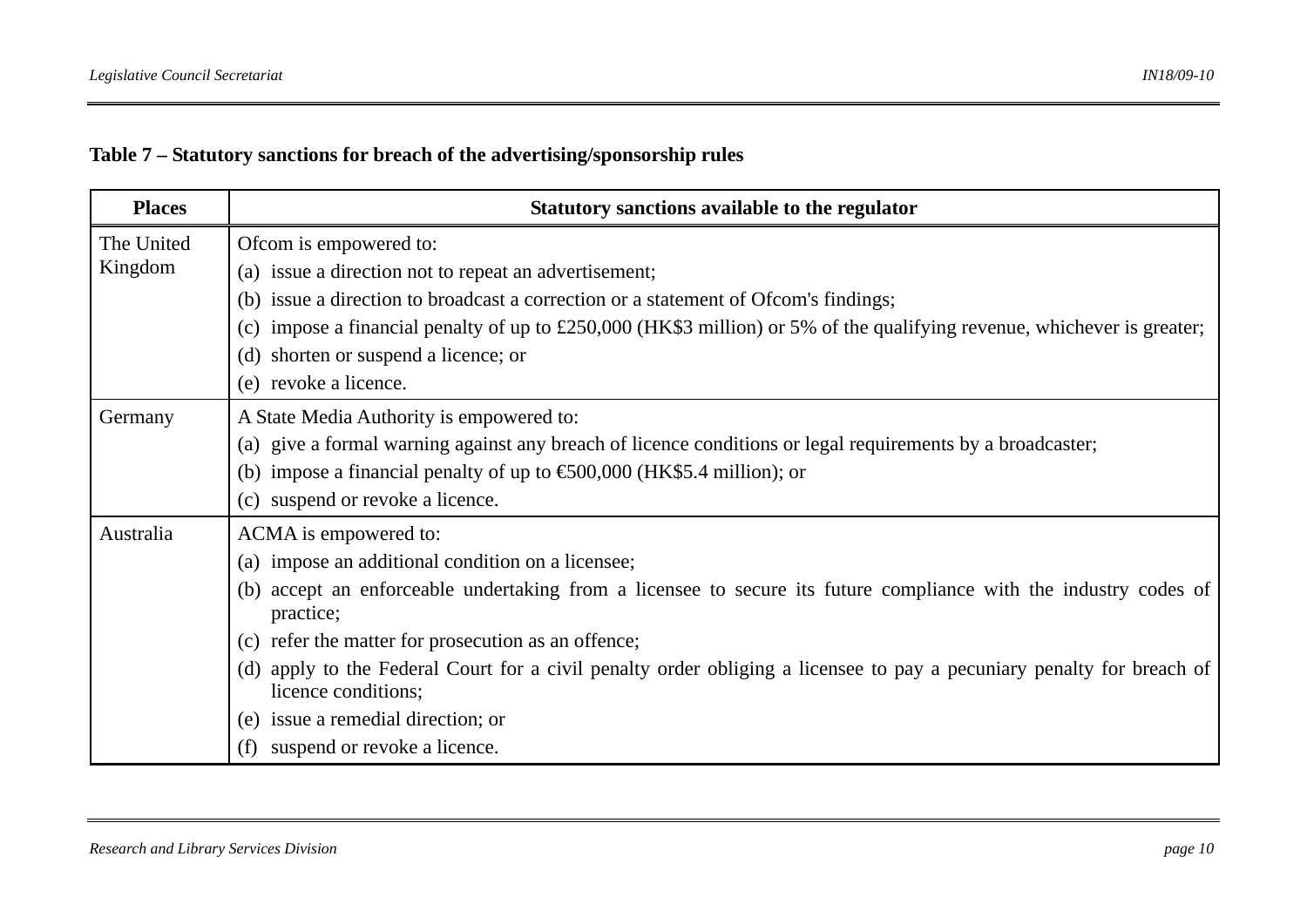|  |  |  | Table 7 – Statutory sanctions for breach of the advertising/sponsorship rules (cont'd) |  |
|--|--|--|----------------------------------------------------------------------------------------|--|
|  |  |  |                                                                                        |  |

| <b>Places</b>               | Statutory sanctions available to the regulator                                                                                                                                                                                                                                                                  |  |  |  |  |
|-----------------------------|-----------------------------------------------------------------------------------------------------------------------------------------------------------------------------------------------------------------------------------------------------------------------------------------------------------------|--|--|--|--|
| The United<br><b>States</b> | FCC is empowered to:<br>(a) issue cease and desist orders to suspend an activity in question;<br>(b) impose a monetary forfeiture of as much as US\$25,000 (HK\$194,000) per day, up to a maximum of US\$250,000<br>(HK\$1.9 million);<br>(c) refuse to renew a licence; or<br>(d) shorten or revoke a licence. |  |  |  |  |

Prepared by Michael YU 10 June 2010 Tel: 2869 9621

*Information notes are compiled for Members and Committees of the Legislative Council. They are not legal or other professional advice and shall not be relied on as such. Information notes are subject to copyright owned by the Legislative Council Commission (the Commission). The Commission permits accurate reproduction of information notes for non-commercial use in a manner not adversely affecting the Legislative Council, provided that acknowledgement is made stating the Research and Library Services Division of the Legislative Council Secretariat as the source and one copy of the reproduction is sent to the Legislative Council Library.* 

*---------------------------------------------------------------------------------------------------------------------------------------------------------------------------------------------------------------------------------------------------*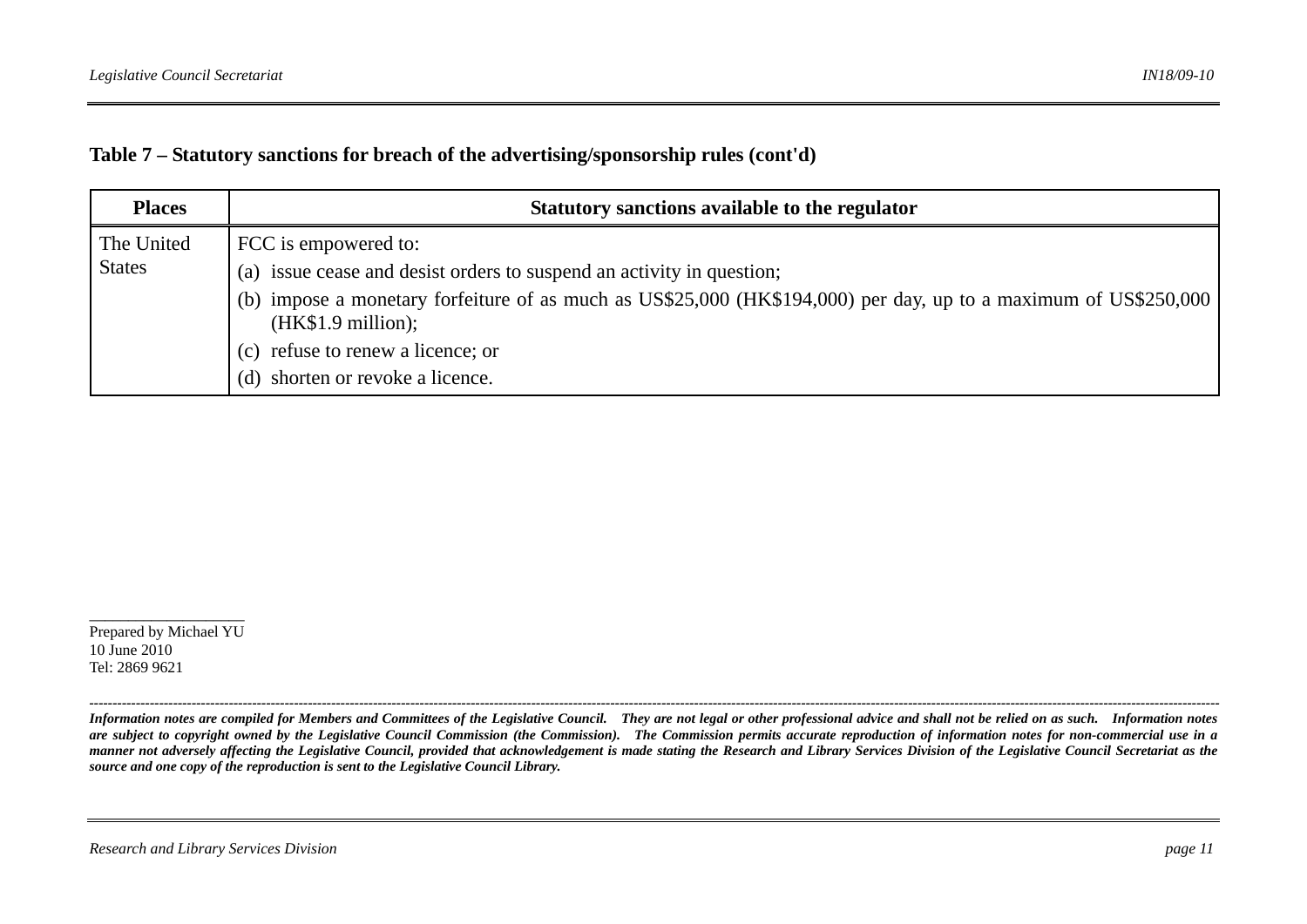#### **References**

- 1. Australian Communications and Media Authority. (2007) *Broadcasting and communication of political and election matter*. Available from: http://www.acma.gov.au/WEB/STANDARD/pc=PC\_310646 [Accessed June 2010].
- 2. Australian Communications and Media Authority. (2010) *Review of the commercial radio standards: Issues paper.* Available from: http://www.acma.gov.au/webwr/\_assets/main/lib311390/crs\_review\_issues%20paper\_feb%202010.pdf [Accessed June 2010].
- 3. Bird & Bird. (2002a) *Evolution of New Advertising Techniques – Germany.* Available from: http://ec.europa.eu/avpolicy/docs/library/studies/finalised/bird\_bird/pub\_de.pdf [Accessed June 2010].
- 4. Bird & Bird. (2002b) *The Evolution of New Advertising Techniques United Kingdom.* Available from: http://ec.europa.eu/avpolicy/docs/library/studies/finalised/bird\_bird/pub\_uk.pdf [Accessed June 2010].
- 5. Broadcast Committee of Advertising Practice. (2004) *Radio Advertising Standards Code*. Available from: http://bcap.org.uk/The-Codes/BCAP-Code.aspx [Accessed June 2010].
- 6. *Broadcasting Services (Commercial Radio Advertising) Standard 2000.* Available from: http://www.acma.gov.au/scripts/nc.dll?WEB/STANDARD/1001/pc=PC\_91766 [Accessed June 2010].
- 7. *Broadcasting Services (Commercial Radio Compliance Program) Standard 2000*. Available from: http://www.acma.gov.au/scripts/nc.dll?WEB/STANDARD/1001/pc=PC\_91766 [Accessed June 2010].
- 8. *Broadcasting Services (Commercial Radio Current Affairs Disclosure) Standard 2000*. Available from: http://www.acma.gov.au/scripts/nc.dll?WEB/STANDARD/1001/pc=PC\_91766 [Accessed June 2010].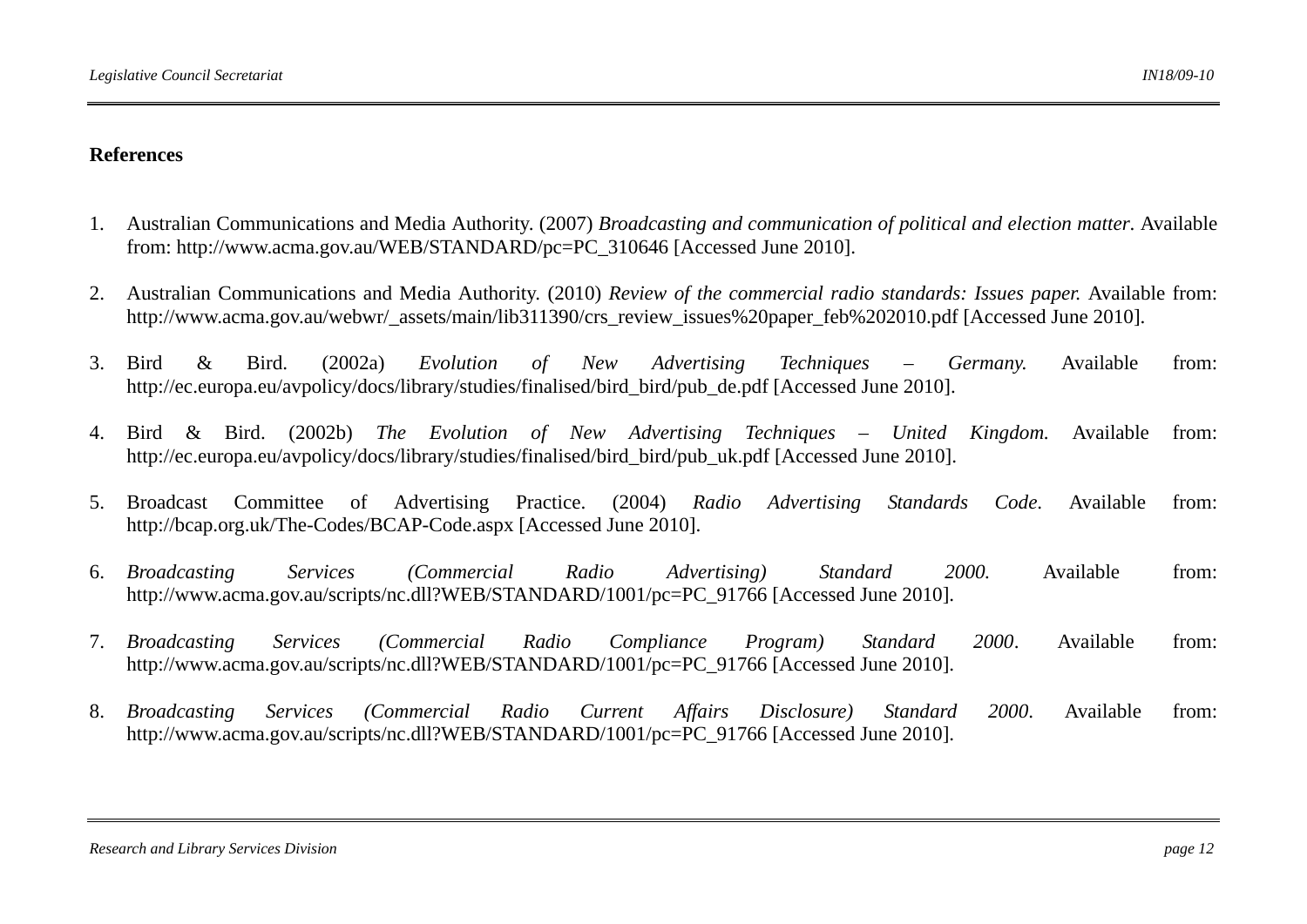- 9. *47 Code of Federal Regulations 73.1212: Sponsorship, identifications; list retention; related requirement*. Available from: http://cfr.vlex.com/source/code-federal-regulations-telecommunication-1096 [Accessed June 2010].
- 10. Commercial Commercial Radio Australia. (2010) *Codes of Practice & Guidelines.* Available from: http://www.commercialradio.com.au/files/uploaded/file/a%20-%20Final%20Codes%2019%20Feb%202010%20(with%20existing%2 0Code%204).pdf [Accessed June 2010].
- 11. *Communications Act 2003*. *Chapter 21*. Available from: http://www.opsi.gov.uk/acts/acts2003/ukpga\_20030021\_en\_13 [Accessed June 2010].
- 12. *Communications Act of 1934*. Available from: http://www.fcc.gov/Reports/1934new.pdf [Accessed June 2010].
- 13. FreeTV Commercial Advice. (2010) *An overview of Classification Procedures incorporating the A-Z Television Production Checklist*. Available from: http://www.freetv.com.au/media/CAD/Classification\_Handbook.pdf#page=21 [Accessed June 2010].
- 14. Hitchens, L. (2009) *International Regulation of Advertising, Sponsorship and Commercial Disclosure for Commercial Radio Broadcasting*. Available from: http://www.acma.gov.au/webwr/ assets/main/lib311390/international%20 regulation report.pdf [Accessed June 2010].
- 15. Interstate *Interstate Treaty on Broadcasting and Telemedia (Interstate Broadcasting Treaty).* (2010) Available from: http://www.alm.de/fileadmin/Download/Gesetze/RStV-englisch\_updated.pdf [Accessed June 2010].
- 16. *Joint Directives of the State Media Authorities for Advertising, for the Implementation of the Separation of Advertising and Programme and for Sponsorship in Television/Radio.* (2000) Available from: http://www.alm.de/fileadmin/Download/Gesetze/WerbeRiL\_Eng.pdf [Accessed June 2010].